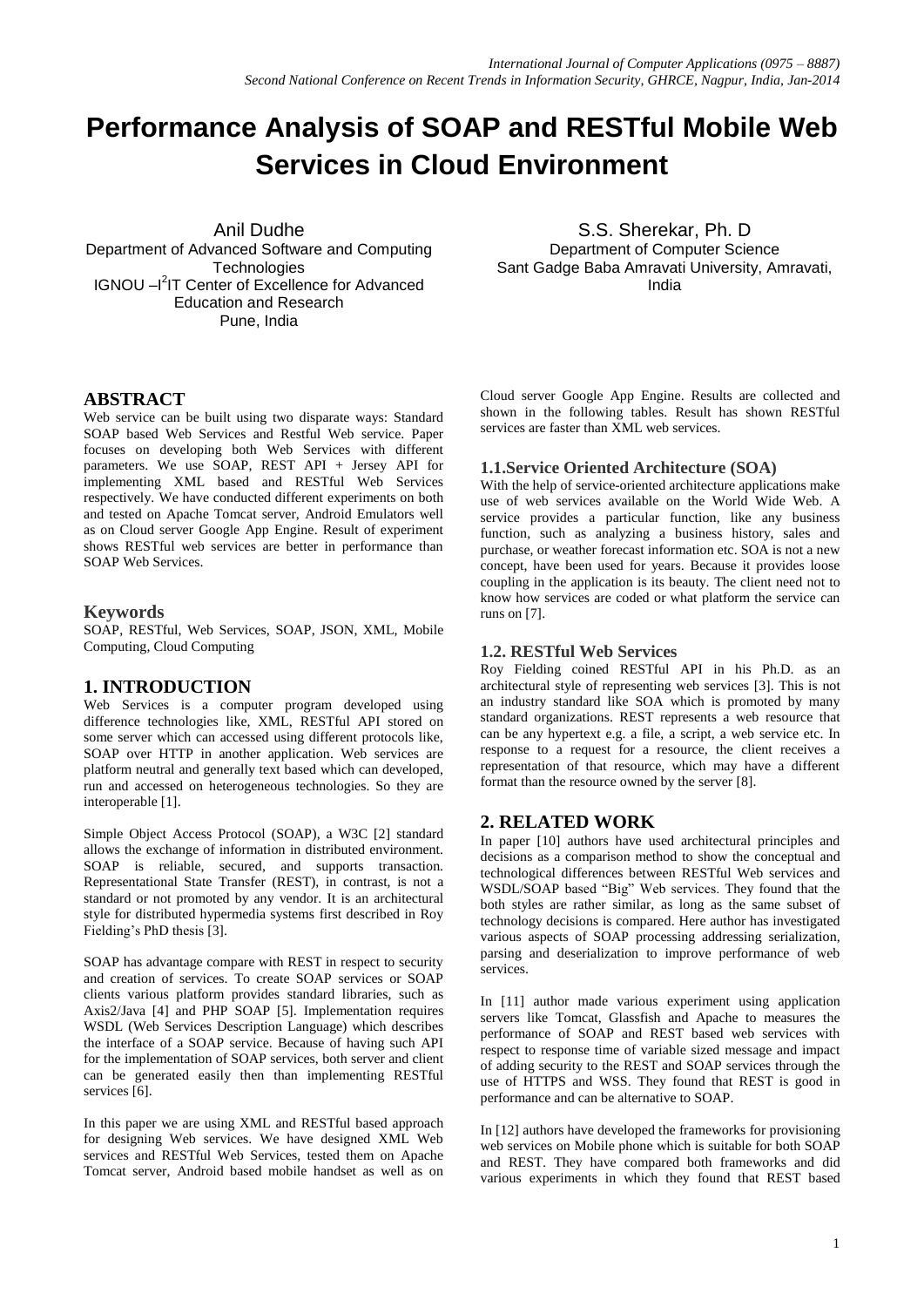framework is more suitable for handheld, resource constrained mobile device and wireless network. They also found that the level of resource consumption is less in REST as compared to SOAP. But SOAP framework is more secure as compared to REST.

The performance of RESTful web services against conventional SOAP web services is compared and tested by developing a web service client on a mobile device for each class of web services. They have also illustrated the service implementation, the client implementation and emulator configuration, and the benchmarking environment [13].

# **3. IMPLEMENTATION & TESTING**

We implement RESTful and SOAP web service and deployed them on the Apache Tomcat web server as well as Google App Engine. Apache Tomcat container runs on HP Compaq LE1902x compatible PC with 2.93 GHz Intel Core Duo processor and 4 GB RAM, where Windows 7 professional with Service Pack 1 operates. And mobile applications (service client) implemented using Android Developer Tool (ADT),Android 4.0.1((Ice Cream Sandwich SDK) and runs on Android Emulator Nexus 4 (4.7", 768 x 1280 xhdpi). Google App Engine service was taken on pay per use basis to deploy and test our application.

## **3.1 Using AXIS-2 wizard**

In Eclipse we have installed AXIS-2 plug-in and created XML



## **3.2 Using RESTful API**

In order to build RESTful Web Service we have used Eclipse Indigo IDE. RESTful web services are designed using REST API and Jersey 1.17 API's.

For consuming REST Web Service in mobile, we have developed Android 4.0.1((Ice Cream Sandwich SDK) version of client in Eclipse. For Database, we have used SQL Instance provided in Google App Engine.

# **4. RESULTS & OBSERVATIONS**

We have run and collected the results of REST web service in Apache Tomcat 7.0 server and TCP/IP monitor tool provided in Eclipse Indigo.

We have run and collected the results of REST and SOAP web service on Google App Engine by using Eclipse Plug-in for Google App Engine 1.8.2.

Table 1.SOAP and REST Web Service requested data and response time compare on local host Apache Tomcat (HTTP  $GET$  request)

|           | <b>SOAP</b>                               |                             | <b>REST</b>                               |                             |  |
|-----------|-------------------------------------------|-----------------------------|-------------------------------------------|-----------------------------|--|
| <b>SN</b> | Size of<br>requested<br>data(in<br>Bytes) | Response<br>time (in<br>ms) | Size of<br>requested<br>data(in<br>Bytes) | Response<br>time (in<br>ms) |  |
|           | 422                                       | 500                         | 54                                        | 121                         |  |
| 2         | 424                                       | 521                         | 50                                        | 118                         |  |
| 3         | 423                                       | 520                         | 49                                        | 115                         |  |
|           | 425                                       | 528                         | 49                                        | 115                         |  |

The above table indicates requested data for SOAP and REST web services and their response time in millisecond.



The above graph indicates SOAP and REST web service response time .Results are collected from SOAP web service and REST web service. After comparing it is clear that REST web services takes less time for responding data.

Table: 2SOAP and REST Web Service requested data and response time compare on Google App Engine(HTTP GET request)

|                | $\mu$ compare on Google <i>Typ Engine</i> (111 11 GET request)<br>SOAP |                                    |                  | <b>REST</b>                                             |                                     |                  |
|----------------|------------------------------------------------------------------------|------------------------------------|------------------|---------------------------------------------------------|-------------------------------------|------------------|
| S<br>N         | <b>Size</b><br>of<br>reques<br>ted<br>data<br>(in<br>Bytes)            | Respo<br>nse<br>time<br>(in<br>ms) | CPM<br><b>MS</b> | <b>Size</b><br>οf<br>reques<br>ted<br>data(in<br>Bytes) | Respo<br>nse<br>time<br>(in)<br>ms) | <b>CPM</b><br>MS |
| $\mathbf{1}$   | 330                                                                    | 678                                | 421              | 39                                                      | 68                                  | 23               |
| 2              | 321                                                                    | 639                                | 398              | 42                                                      | 53                                  | 47               |
| 3              | 323                                                                    | 643                                | 410              | 54                                                      | 69                                  | 23               |
| $\overline{4}$ | 325                                                                    | 651                                | 430              | 58                                                      | 73                                  | 21               |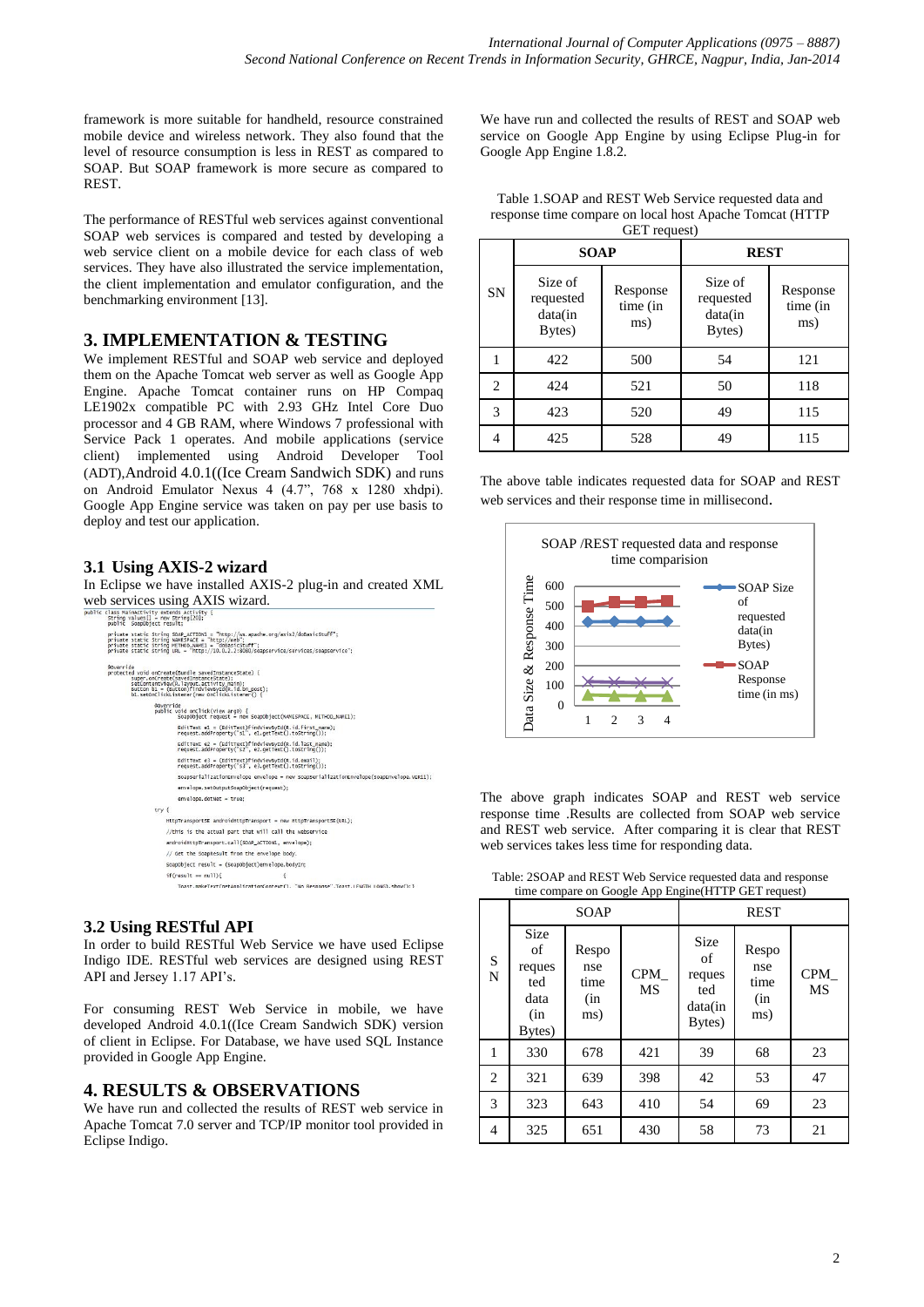

From above experiment it is clear that for less message size response and transmission time is less which leads to lower power consumption, and faster web service. So this will satisfies the physical constraints of mobile devices and achieves the quality in the service goal. That shows RESTful web service is better for mobile devices.

## **5. CONCLUSION**

Initially we have compared SOAP based web services with REST based web services and conducted test on local host using Apache Tomcat Web server. Here we found REST services are faster than SOAP web services. Then deployed the same services on Cloud server Google App Engine and test has shown REST is good and better in performance. It is also observed by many researchers that REST is good for handheld resource constrained mobile devices.

#### **6. REFERENCES**

- [1] Al Shahwan F, and Moessner,K. 2010.Providing SOAP Web Services and Restful Web Services from Mobile Hosts. Internet and Web Applications and Services (ICIW), 2010 Fifth International Conference  $(ICIW)$ , 2010 on,pp.174-179.
- [2] F. Belqasmi, C. Fu, and R. Glitho. 2011.RESTful Web Services for Service Provisioning in Next Generation Networks, A Survey. *IEEE Communications Magazine*, Vol. no 49, No12, pp.66-73.
- [3] R. Fielding. 2000. Architectural Styles and the Design of Network-based Software Architectures, PhD thesis, University of Califormia, Irvine, USA.
- [4] Ricardo van den Broek. 2011. Comparing the performance of SOAP and REST PHP clients. 14th Twente Student Conference on IT, Enschede, Netherlands.
- [5] Tsenov M. 2006.Web Services Example with PHP/SOAP. International Conference on Computer Systems and Technologies - CompSysTech'2006, Veliko Tarnovo , Bulgaria, pp. IIIA.10-6.
- [6] Belqasmi F., Singh J., BaniMelhem, S.Y. andGlitho, R.H. 2012.SOAP-Based vs. RESTful Web Services: A Case Study for Multimedia Conferencing. Internet Computing, IEEE, Vol. 16, Issue. 4,pp. 54.
- [7] MydhiliK.Nair,V.Gopalakrishna. 2011.Applying Web Services with Mobile agents for Computer Network Management. International Journal of Computer Networks & Communications (IJCNC) Vol.3, No.2, pp. 125-144.
- [8] Upadhyaya, B.,YingZou,Hua Xiao, and Ng J. Lau. 2011. A.: Migration of SOAP-based Services to RESTful Services. Web Systems Evolution (WSE), 2011 13th IEEE International Symposium on, pp. 105 - 114.
- [9] [Haibo Zhao](http://www.bibsonomy.org/author/Zhao) and [PrashantDoshi.](http://www.bibsonomy.org/author/Doshi) 2009[.Towards Automated](http://www.bibsonomy.org/bibtex/ea16058db1145cacd5a9070e92f143ae)  [RESTful Web Service Composition.](http://www.bibsonomy.org/bibtex/ea16058db1145cacd5a9070e92f143ae) ICWS, IEEE International Conference on Web Services, pp. 189-196.
- [10] Cesare Pautasso,Olaf Zimmermann and Frank Leymann. 2008.RESTful Web Services vs. "Big" Web Services: Making the Right Architectural Decision.WWW '08 Proceedings of the 17th international conference on World Wide Web, Beijing, China, ACM Press, pp. 805-814.
- [11] James Nahon2011. A Comparative Analysis of REST and SOAP.Ph.D. dissertation.
- [12] KishorWaghand Dr. RavindraThool. 2012. A Comparative Study of SOAP Vs REST Web Services Provisioning Techniques for Mobile Host," Journal of Information Engineering and Applications, Vol 2, No.5.
- [13] HatemHamad, MotazSaad, and Ramzi Abed. 2010. Performance Evaluation of RESTful Web Services for Mobile Devices. Int. Arab J. e-Technol. Vol.1, No.3, pp. 72-78.